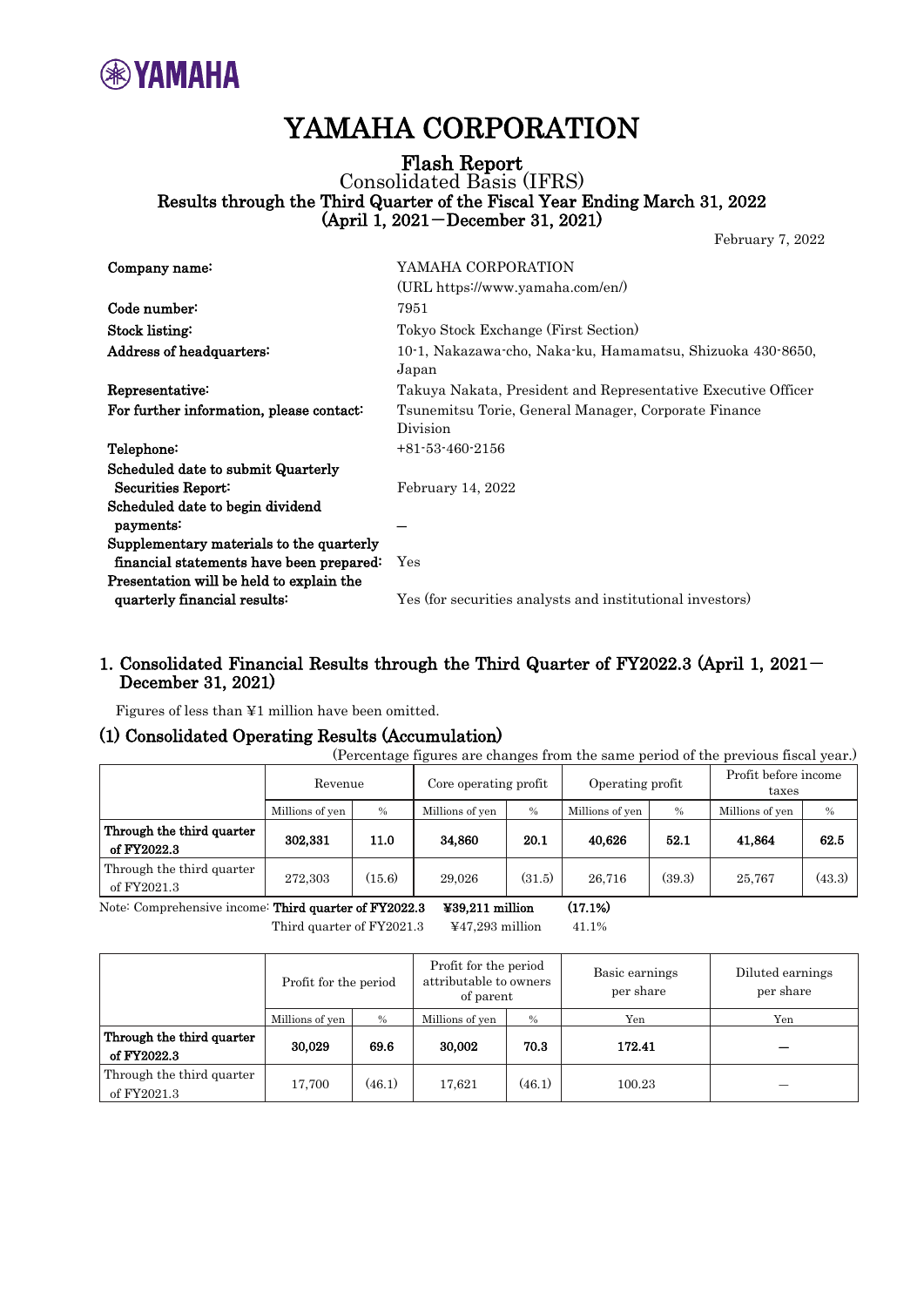# (2) Consolidated Financial Position

|                                                        | Total assets    | Total equity    | Equity attributable to<br>owners of parent | Equity ratio attributable<br>to owners of parent |
|--------------------------------------------------------|-----------------|-----------------|--------------------------------------------|--------------------------------------------------|
|                                                        | Millions of yen | Millions of yen | Millions of yen                            | $\%$                                             |
| Third quarter of FY2022.3<br>(As of December 31, 2021) | 562,412         | 396,722         | 395,704                                    | 70.4                                             |
| FY2021.3<br>(As of March 31, 2021)                     | 557,616         | 396.949         | 395.958                                    | 71.0                                             |

# 2. Dividends

|                     | Annual dividends        |                          |                         |                    |                  |  |
|---------------------|-------------------------|--------------------------|-------------------------|--------------------|------------------|--|
|                     | End of first<br>quarter | End of second<br>quarter | End of third<br>quarter | End of fiscal year | Full fiscal year |  |
|                     | Yen                     | Yen                      | Yen                     | Yen                | Yen              |  |
| FY2021.3            |                         | 33.00                    |                         | 33.00              | 66.00            |  |
| FY2022.3            |                         | 33.00                    |                         |                    |                  |  |
| FY2022.3 (Forecast) |                         |                          |                         | 33.00              | 66.00            |  |

Note: Revisions from recently announced dividend forecast: None

# 3. Consolidated Financial Forecasts for FY2022.3 (April 1, 2021–March 31, 2022)

(Percentage figures are changes from the previous fiscal year.)

|          | Revenue         |      | Core operating profit |      | Operating profit |      |
|----------|-----------------|------|-----------------------|------|------------------|------|
|          | Millions of yen | $\%$ | Millions of yen       | $\%$ | Millions of yen  |      |
| FY2022.3 | 395,000         | 6.0  | 41.000                | 0.7  | 46,500           | 32.7 |

|          | Profit before income taxes |      | Profit for the period<br>attributable to owners of<br>parent |      | Basic earnings per share |
|----------|----------------------------|------|--------------------------------------------------------------|------|--------------------------|
|          | Millions of yen            | $\%$ | Millions of yen                                              | $\%$ | Yen                      |
| FY2022.3 | 48,000                     | 29.4 | 35,000                                                       | 31.5 | 201.79                   |

Note: Revisions from recently announced performance forecast: Yes

\* Core operating profit corresponds to operating profit under Japanese GAAP and is calculated by subtracting selling, general and administrative expenses from gross profit.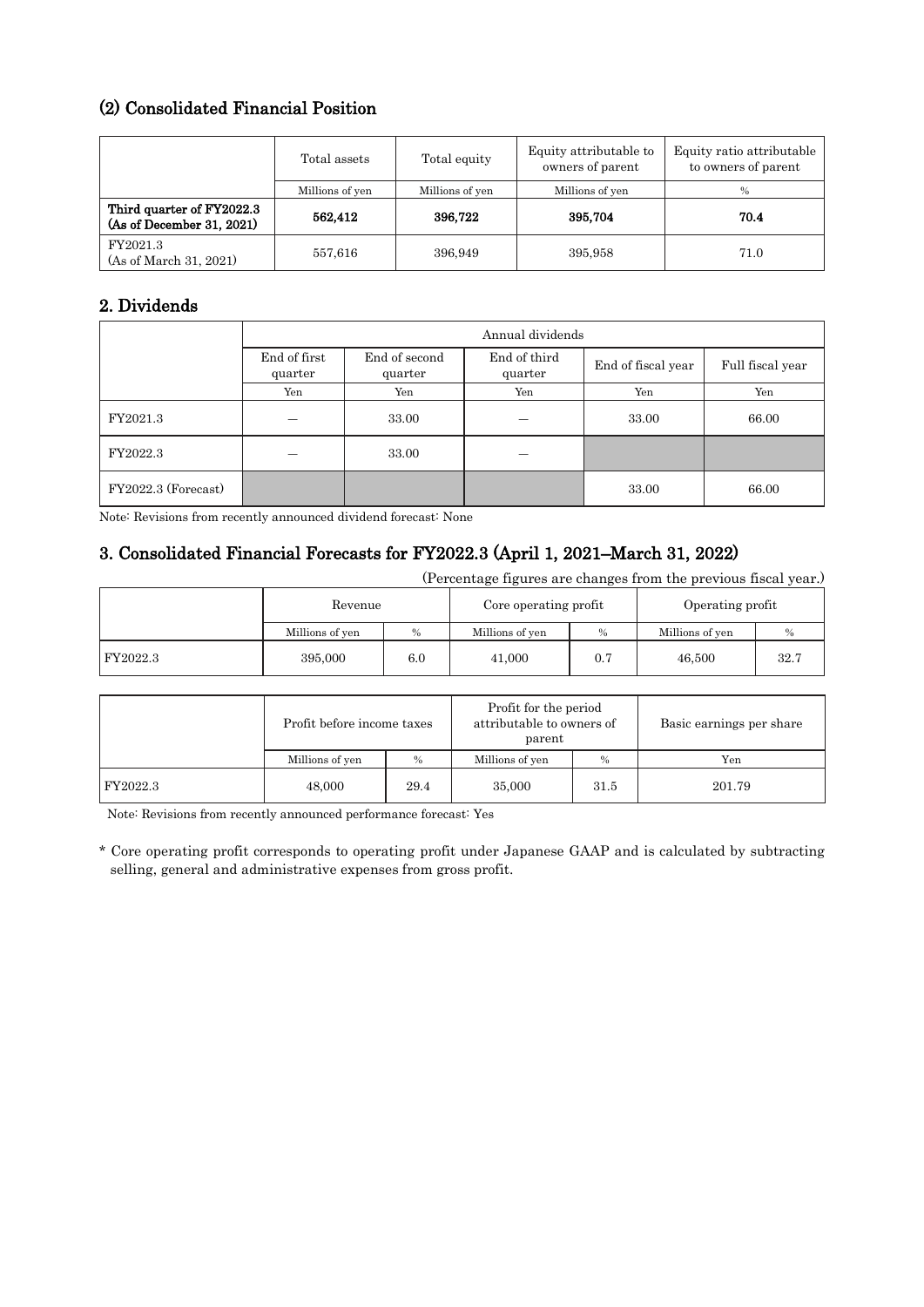## Footnote

- (1) Changes in the status of material subsidiaries during the period (Changes regarding significant subsidiaries accompanying changes in the scope of consolidation): None Newly included: — Excluded: —
- (2) Changes in accounting policies and changes in accounting estimates (a) Changes in accounting policies required by IFRS: None (b) Changes other than those in (a) above: None (c) Changes in accounting estimates: None
- (3) Number of shares outstanding (common shares)

| (a) Number of shares<br>outstanding at the<br>end of the period<br>(including treasury<br>shares) | Third quarter of<br>FY2022.3 | 187,300,000 shares | FY2021.3                     | 191,555,025 shares |
|---------------------------------------------------------------------------------------------------|------------------------------|--------------------|------------------------------|--------------------|
| (b) Number of treasury<br>shares at the end of<br>the period                                      | Third quarter of<br>FY2022.3 | 15,756,364 shares  | FY2021.3                     | 15,756,254 shares  |
| (c) Average number of<br>shares outstanding<br>during the period<br>(cumulative period)           | Third quarter of<br>FY2022.3 | 174,017,899 shares | Third quarter<br>of FY2021.3 | 175,805,613 shares |

Based on the resolution of the Board of Directors on November 26, 2021, the total number of outstanding shares decreased by 4,255,025 shares due to the cancellation of treasury shares on December 1, 2021.

\*This quarterly flash report is exempt from the quarterly review procedures by certified public accountants or audit firm.

### \*Explanation of the Appropriate Use of Performance Forecasts and Other Related Items

Consolidated financial forecasts were prepared based on information available at the time of the announcement and do not represent promises by the Company or its management that these performance figures will be attained. Actual consolidated results may differ from forecasts owing to a wide range of factors. For commentary information regarding the closing of accounts through the third quarter of FY2022.3, please refer to "Yamaha Reports Third Quarter (Nine Months) Results for the Fiscal Year Ending March 2022 and Full Year Outlook [IFRS]", which was released today (February 7, 2022).

### (Revisions from Recently Announced Consolidated Financial Forecasts)

Although product supply shortages continue due to difficulties in procuring semiconductors such as sound generator LSIs and disruptions in logistics, the Company has revised its forecasts upward as follows: full year consolidated revenue ¥395.0 billion, core operating profit ¥41.0 billion, operating profit ¥46.5 billion, profit before income taxes ¥48.0 billion, and profit for the period attributable to owners of parent ¥35.0 billion, due to the impact of foreign exchange rates.

The materials distributed at the earnings presentation and other materials will be posted on the Company's website immediately after the presentation is concluded.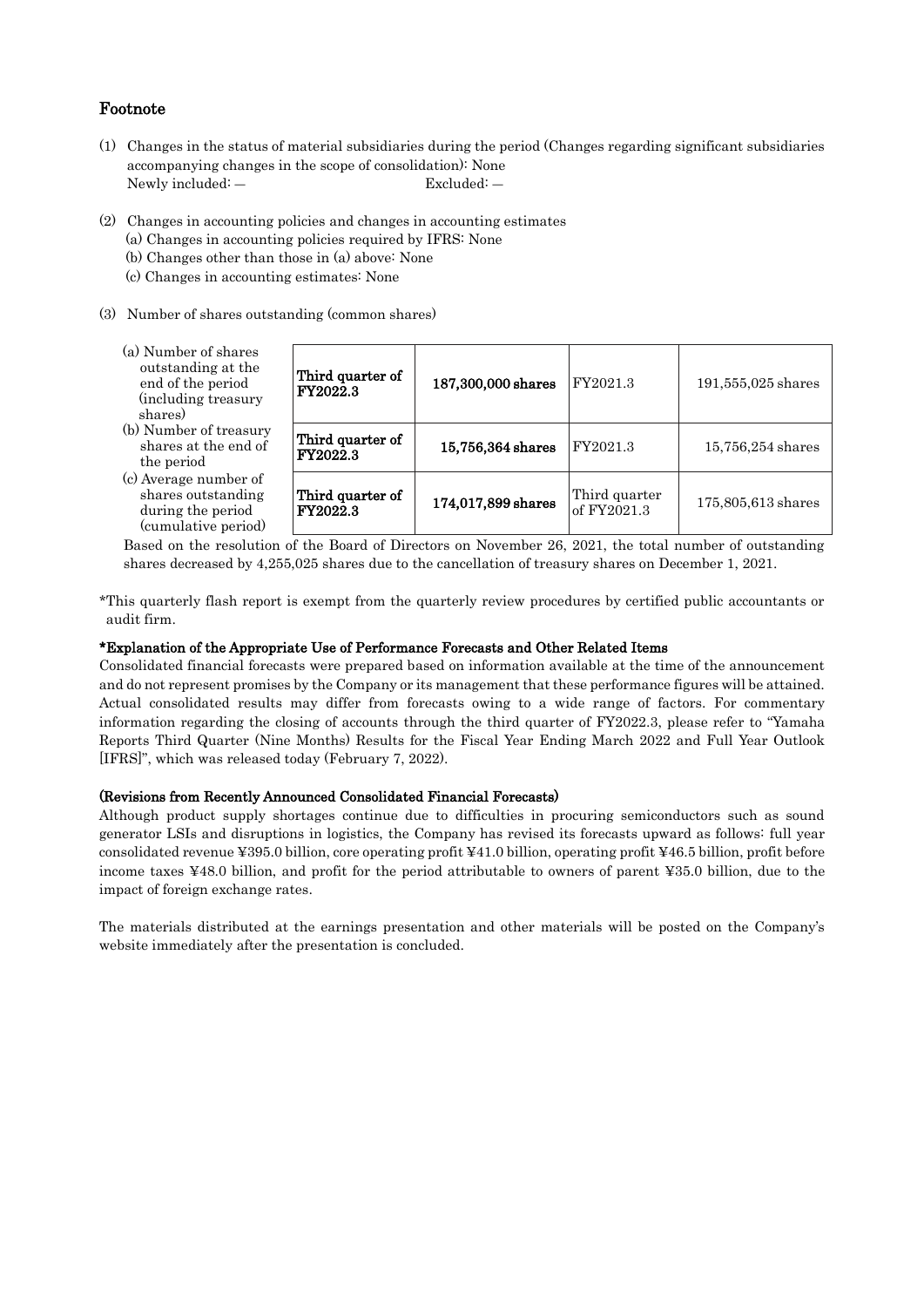Table of Contents of Supplementary Materials

| (2) Condensed Quarterly Consolidated Statement of Income and                                                                                                                                                                  |
|-------------------------------------------------------------------------------------------------------------------------------------------------------------------------------------------------------------------------------|
|                                                                                                                                                                                                                               |
| (3) Condensed Quarterly Consolidated Statement of Changes in Equity manufacturers (6)                                                                                                                                         |
|                                                                                                                                                                                                                               |
| Notes Regarding Assumptions as a Going Concern manufactured contract of a set of a set of a set of a set of a set of a set of a set of a set of a set of a set of a set of a set of a set of a set of a set of a set of a set |
|                                                                                                                                                                                                                               |
|                                                                                                                                                                                                                               |
|                                                                                                                                                                                                                               |
|                                                                                                                                                                                                                               |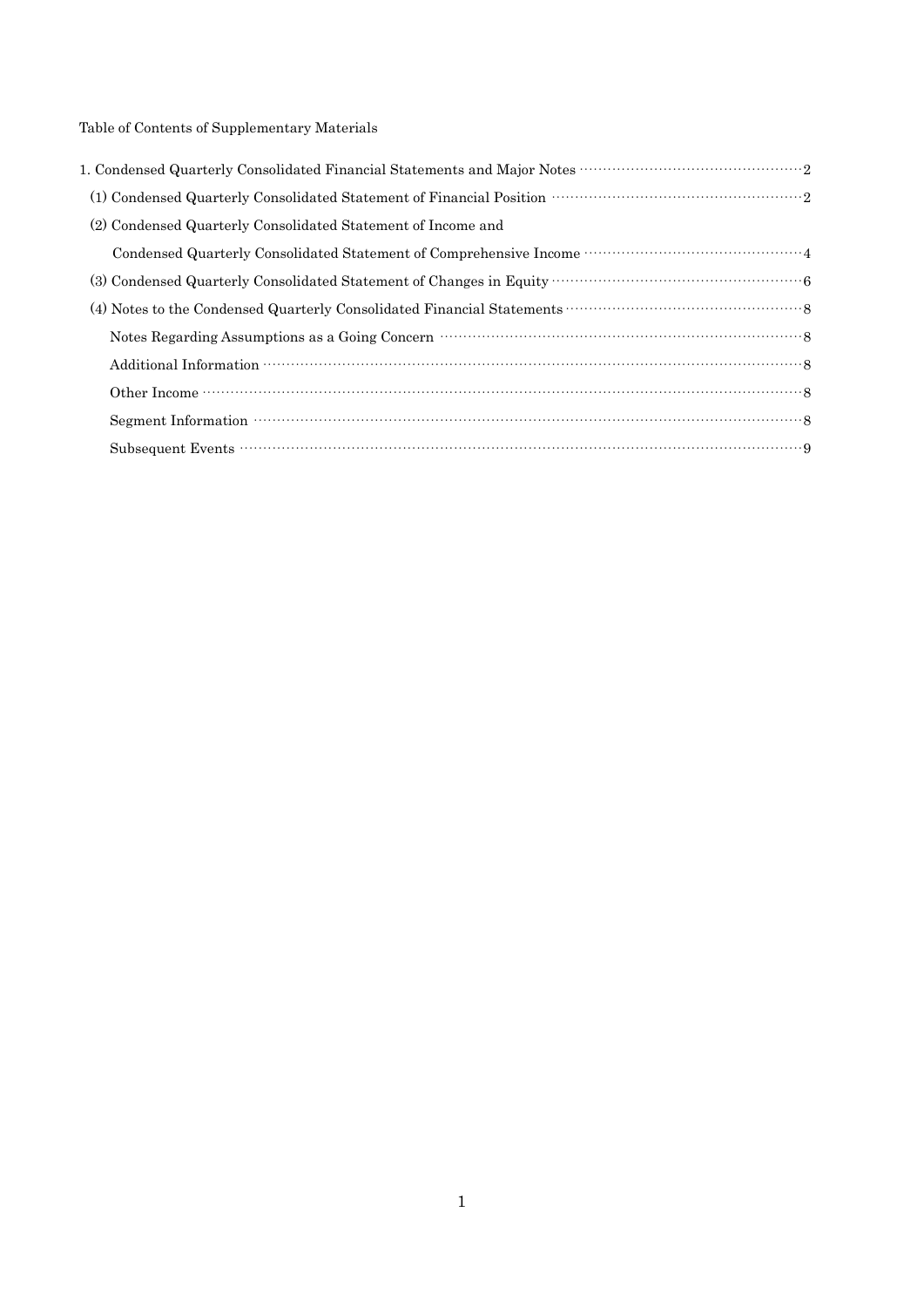# 1. Condensed Quarterly Consolidated Financial Statements and Major Notes

# (1) Condensed Quarterly Consolidated Statement of Financial Position

|                               |                        | (Millions of yen)         |
|-------------------------------|------------------------|---------------------------|
|                               | FY2021.3               | Third quarter of FY2022.3 |
|                               | (as of March 31, 2021) | (as of December 31, 2021) |
| Assets                        |                        |                           |
| Current assets                |                        |                           |
| Cash and cash equivalents     | 129,345                | 171,540                   |
| Trade and other receivables   | 57,329                 | 54,433                    |
| Other financial assets        | 8.573                  | 4,668                     |
| Inventories                   | 96,803                 | 111,816                   |
| Other current assets          | 7,871                  | 6,117                     |
| Subtotal                      | 299,924                | 348,575                   |
| Assets held for sale          | 1,179                  |                           |
| Total current assets          | 301,103                | 348,575                   |
| Non-current assets            |                        |                           |
| Property, plant and equipment | 96,142                 | 98,735                    |
| Right-of-use assets           | 22,231                 | 21,357                    |
| Goodwill                      | 160                    | 167                       |
| Intangible assets             | 2,529                  | 2,851                     |
| Financial assets              | 120,058                | 71,105                    |
| Deferred tax assets           | 7,407                  | 8,217                     |
| Other non-current assets      | 7,983                  | 11,401                    |
| Total non-current assets      | 256,513                | 213,836                   |
| Total assets                  | 557,616                | 562,412                   |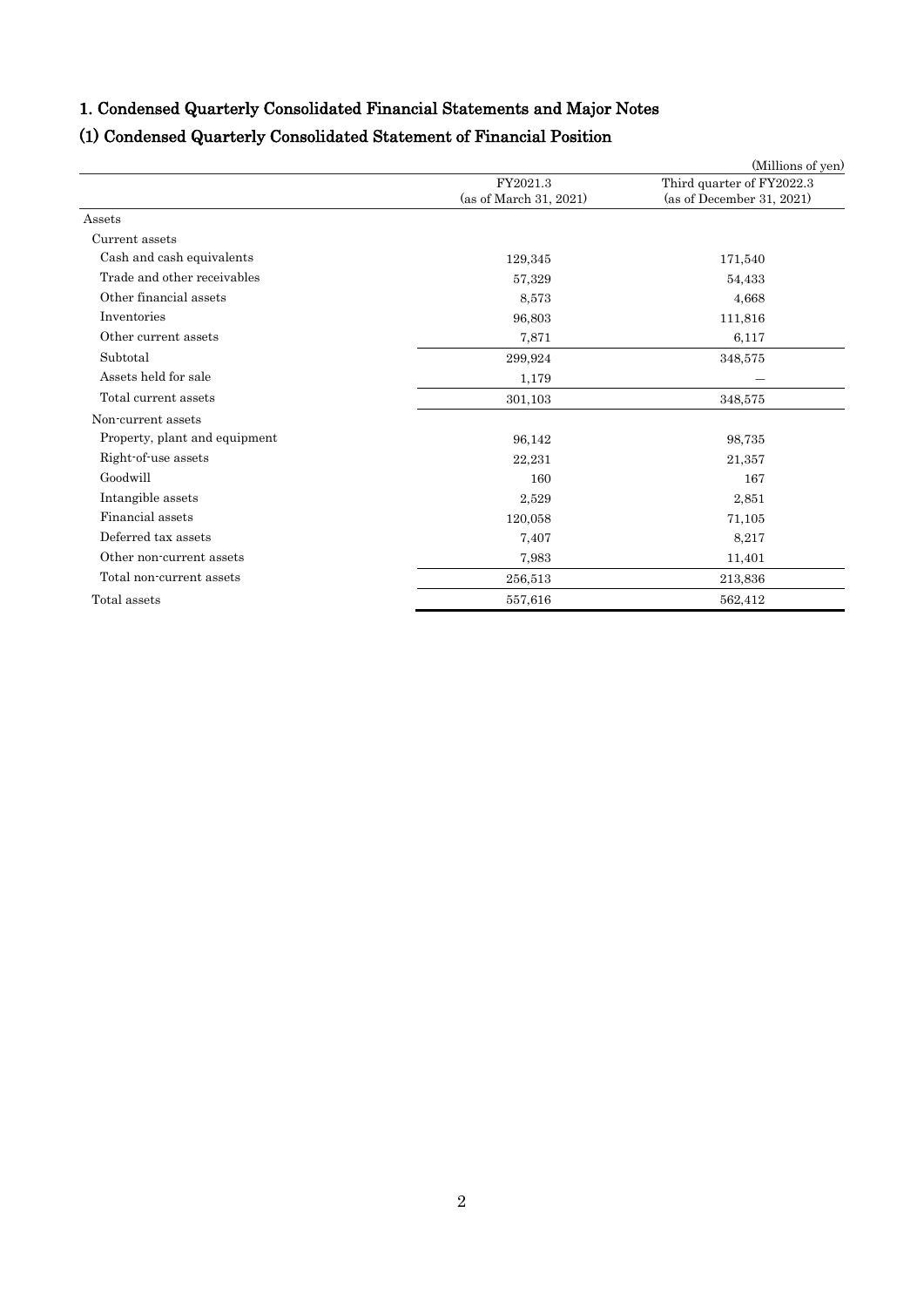|                                         |                                    | (Millions of yen)                                      |
|-----------------------------------------|------------------------------------|--------------------------------------------------------|
|                                         | FY2021.3<br>(as of March 31, 2021) | Third quarter of FY2022.3<br>(as of December 31, 2021) |
| Liabilities and equity                  |                                    |                                                        |
| Liabilities                             |                                    |                                                        |
| Current liabilities                     |                                    |                                                        |
| Trade and other payables                | 56,915                             | 56,493                                                 |
| Interest-bearing debt                   | 7,980                              | 7,904                                                  |
| Lease liabilities                       | 5.696                              | 5,680                                                  |
| Other financial liabilities             | 9,745                              | 9,541                                                  |
| Income tax payables                     | 4,045                              | 19,516                                                 |
| Provisions                              | 1,806                              | 1,931                                                  |
| Other current liabilities               | 14,664                             | 15,748                                                 |
| Total current liabilities               | 100,852                            | 116,816                                                |
| Non-current liabilities                 |                                    |                                                        |
| Interest-bearing debt                   | 387                                | 1,380                                                  |
| Lease liabilities                       | 14,465                             | 12,087                                                 |
| Other financial liabilities             | 178                                | 141                                                    |
| Retirement benefit liabilities          | 22,576                             | 24,011                                                 |
| Provisions                              | 1,823                              | 1,883                                                  |
| Deferred tax liabilities                | 18,244                             | 7.072                                                  |
| Other non-current liabilities           | 2,137                              | 2,295                                                  |
| Total non-current liabilities           | 59,814                             | 48,872                                                 |
| Total liabilities                       | 160,667                            | 165,689                                                |
| Equity                                  |                                    |                                                        |
| Capital stock                           | 28,534                             | 28,534                                                 |
| Capital surplus                         | 21,430                             | 2,219                                                  |
| Retained earnings                       | 337,923                            | 389,451                                                |
| Treasury shares                         | (65,086)                           | (73, 285)                                              |
| Other components of equity              | 73,156                             | 48,784                                                 |
| Equity attributable to owners of parent | 395,958                            | 395,704                                                |
| Non-controlling interests               | 991                                | 1,018                                                  |
| Total equity                            | 396,949                            | 396,722                                                |
| Total liabilities and equity            | 557,616                            | 562,412                                                |
|                                         |                                    |                                                        |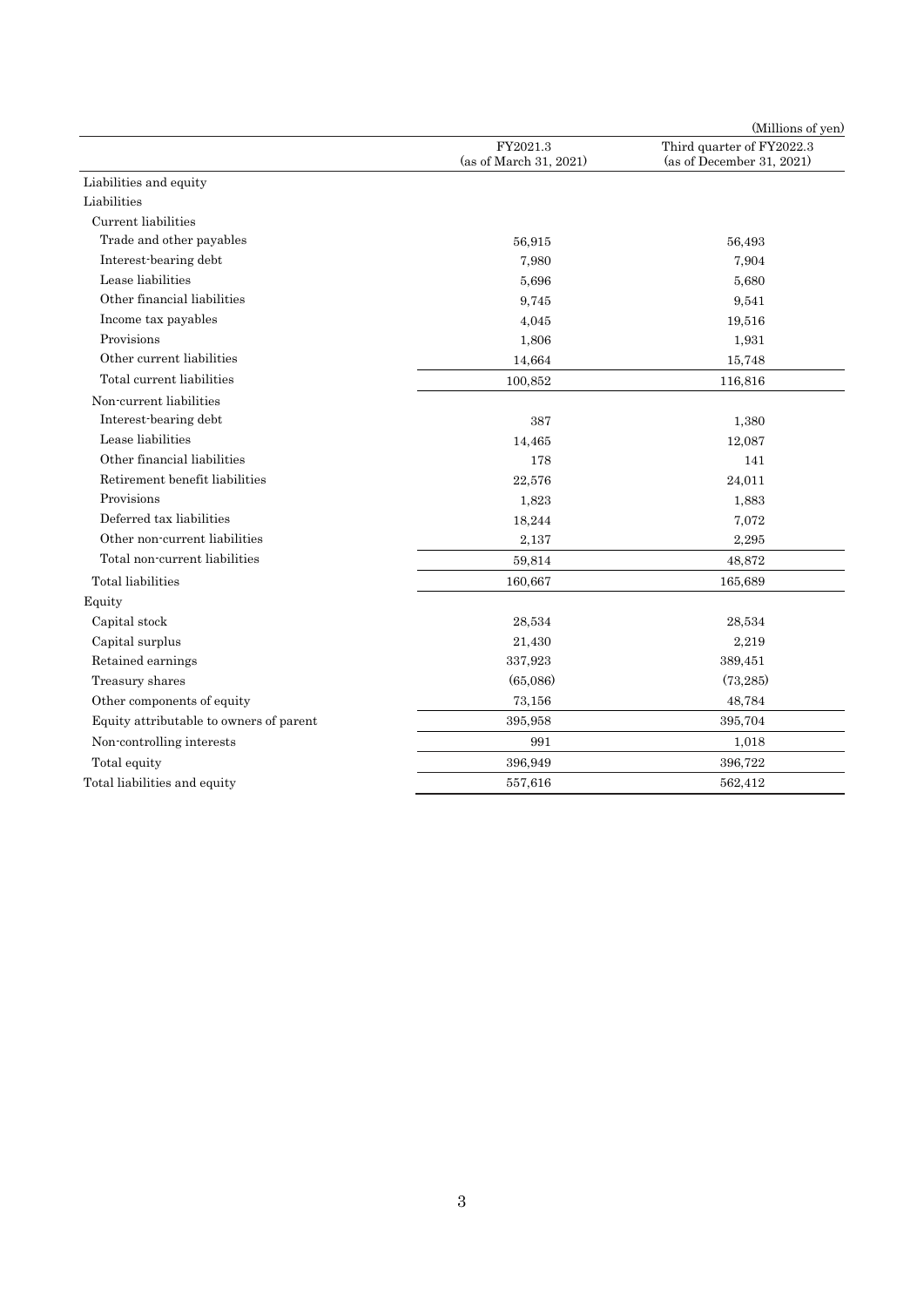## (2) Condensed Quarterly Consolidated Statement of Income and Condensed Quarterly Consolidated Statement of Comprehensive Income

# Condensed Quarterly Consolidated Statement of Income

Third quarter (nine months) ended December 31, 2020 and 2021

|                                              |                                                            | (Millions of yen)                                            |
|----------------------------------------------|------------------------------------------------------------|--------------------------------------------------------------|
|                                              | Third quarter of FY2021.3<br>(April 1, 2020 - December 31, | Third quarter of FY2022.3<br>$(April 1, 2021 - December 31,$ |
|                                              | 2020)                                                      | 2021)                                                        |
| Revenue                                      | 272,303                                                    | 302,331                                                      |
| Cost of sales                                | (167, 564)                                                 | (185, 794)                                                   |
| Gross profit                                 | 104,739                                                    | 116,537                                                      |
| Selling, general and administrative expenses | (75, 712)                                                  | (81, 676)                                                    |
| Core operating profit                        | 29,026                                                     | 34,860                                                       |
| Other income                                 | 1,351                                                      | 6.477                                                        |
| Other expenses                               | (3,661)                                                    | (711)                                                        |
| Operating profit                             | 26,716                                                     | 40,626                                                       |
| Finance income                               | 1,075                                                      | 3,244                                                        |
| Finance expenses                             | (2,024)                                                    | (2,006)                                                      |
| Profit before income taxes                   | 25,767                                                     | 41,864                                                       |
| Income taxes                                 | (8,066)                                                    | (11, 835)                                                    |
| Profit for the period                        | 17,700                                                     | 30,029                                                       |
| Profit for the period attributable to:       |                                                            |                                                              |
| Owners of parent                             |                                                            |                                                              |
| Non-controlling interests                    | 17,621                                                     | 30.002                                                       |
|                                              | 79                                                         | 27                                                           |
| Earnings per share                           |                                                            |                                                              |
| Basic (Yen)                                  | 100.23                                                     | 172.41                                                       |
| Diluted (Yen)                                |                                                            |                                                              |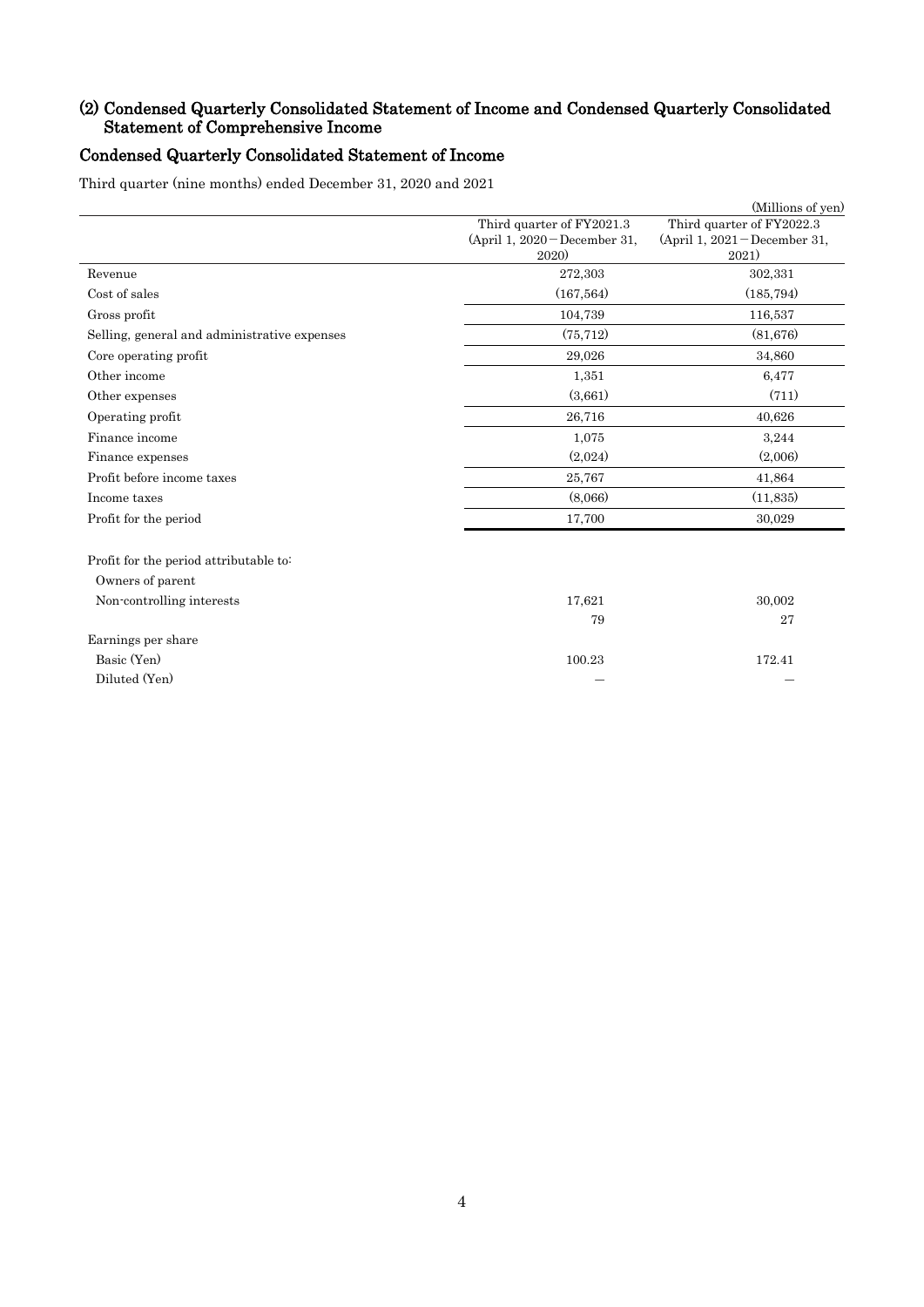# Condensed Quarterly Consolidated Statement of Comprehensive Income

Third quarter (nine months) ended December 31, 2020 and 2021

|                                                                                                 |                                                                           | (Millions of yen)                                                     |
|-------------------------------------------------------------------------------------------------|---------------------------------------------------------------------------|-----------------------------------------------------------------------|
|                                                                                                 | Third quarter of FY2021.3<br>(April 1, 2020 – December 31,<br><b>2020</b> | Third quarter of FY2022.3<br>$(April 1, 2021 - December 31,$<br>2021) |
| Profit for the period                                                                           | 17,700                                                                    | 30,029                                                                |
| Other comprehensive income                                                                      |                                                                           |                                                                       |
| Items that will not be reclassified to profit or loss                                           |                                                                           |                                                                       |
| Remeasurements of defined benefit plans                                                         | 4.770                                                                     | 2,194                                                                 |
| Gains (losses) on financial assets measured at fair value<br>through other comprehensive income | 22,244                                                                    | (712)                                                                 |
| Total items that will not be reclassified to profit or loss                                     | 27,014                                                                    | 1,482                                                                 |
| Items that may be subsequently reclassified to profit or loss                                   |                                                                           |                                                                       |
| Exchange differences on translation of foreign operations                                       | 2,741                                                                     | 7,479                                                                 |
| Gains (losses) on cash flow hedges                                                              | (164)                                                                     | 220                                                                   |
| Total items that may be subsequently reclassified to profit or<br>loss                          | 2,577                                                                     | 7.699                                                                 |
| Total other comprehensive income                                                                | 29.592                                                                    | 9,181                                                                 |
| Comprehensive income for the period                                                             | 47,293                                                                    | 39,211                                                                |
| Comprehensive income for the period attributable to:                                            |                                                                           |                                                                       |
| Owners of parent                                                                                | 47,184                                                                    | 39,115                                                                |
| Non-controlling interests                                                                       | 109                                                                       | 95                                                                    |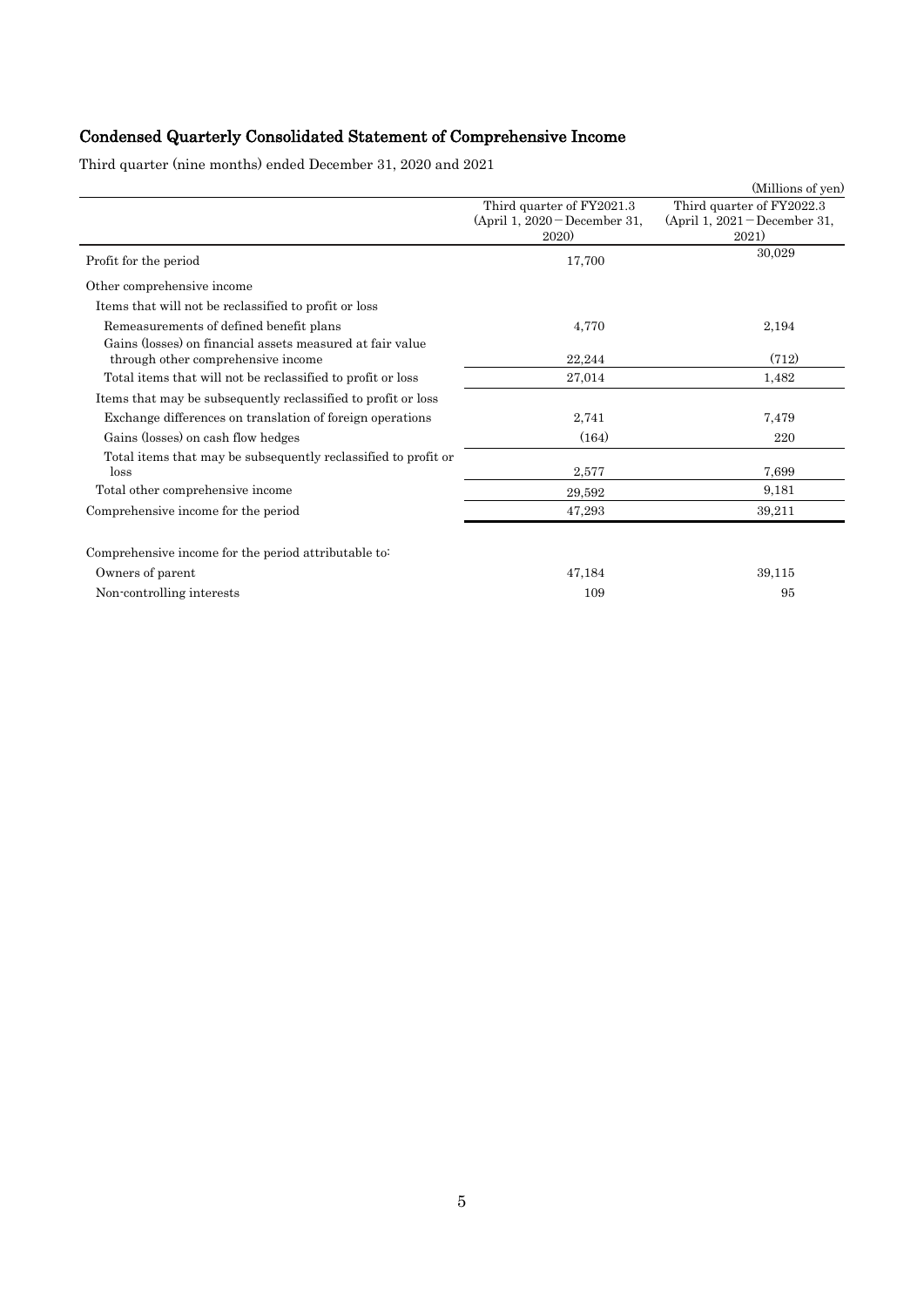# (3) Condensed Quarterly Consolidated Statement of Changes in Equity

Third quarter of FY2021.3 (April 1, 2020-December 31, 2020)

|                                                                                                               | Equity attributable to owners of parent |                          |                      |                          |                                                    |                                                                                                                   |                                                                       |  |  |
|---------------------------------------------------------------------------------------------------------------|-----------------------------------------|--------------------------|----------------------|--------------------------|----------------------------------------------------|-------------------------------------------------------------------------------------------------------------------|-----------------------------------------------------------------------|--|--|
|                                                                                                               |                                         |                          |                      |                          | Other components of equity                         |                                                                                                                   |                                                                       |  |  |
|                                                                                                               | Capital<br>stock                        | Capital<br>surplus       | Retained<br>earnings | Treasury<br>shares       | Remeasure-<br>ments of<br>defined benefit<br>plans | Gains (losses)<br>on financial<br>assets<br>measured at<br>fair value<br>through other<br>comprehensive<br>income | Exchange<br>differences on<br>translation of<br>foreign<br>operations |  |  |
| Balance at April 1, 2020                                                                                      | 28,534                                  | 21,277                   | 316,899              | (65,093)                 |                                                    | 34,183                                                                                                            | (10, 461)                                                             |  |  |
| Profit for the period                                                                                         |                                         |                          | 17,621               |                          |                                                    |                                                                                                                   |                                                                       |  |  |
| Other comprehensive income                                                                                    |                                         |                          |                      | $\qquad \qquad$          | 4,770                                              | 22,244                                                                                                            | 2,712                                                                 |  |  |
| Total comprehensive income for<br>the period                                                                  |                                         |                          | 17,621               | $\overline{\phantom{0}}$ | 4,770                                              | 22,244                                                                                                            | 2,712                                                                 |  |  |
| Purchase of treasury shares                                                                                   |                                         |                          |                      | (5)                      |                                                    |                                                                                                                   |                                                                       |  |  |
| Cancellation of treasury<br>shares                                                                            |                                         |                          |                      | --                       |                                                    |                                                                                                                   |                                                                       |  |  |
| Dividends                                                                                                     |                                         | $\overline{\phantom{m}}$ | (11,603)             | —                        |                                                    |                                                                                                                   |                                                                       |  |  |
| Share-based compensation                                                                                      |                                         | 101                      |                      | 16                       |                                                    |                                                                                                                   |                                                                       |  |  |
| Changes in the ownership<br>interest of a subsidiary<br>without a loss of control<br>Reclassified to retained |                                         | $\overline{0}$           |                      |                          |                                                    |                                                                                                                   |                                                                       |  |  |
| earnings                                                                                                      |                                         |                          | 4,770                |                          | (4,770)                                            | (0)                                                                                                               |                                                                       |  |  |
| Total transactions with owners                                                                                |                                         | 102                      | (6, 832)             | 11                       | (4,770)                                            | (0)                                                                                                               |                                                                       |  |  |
| Balance at December 31, 2020                                                                                  | 28,534                                  | 21,379                   | 327,687              | (65,081)                 |                                                    | 56,427                                                                                                            | (7,748)                                                               |  |  |

| <i>(WITHTOUR OF YELL)</i>                                                         |                                       |                                         |           |                 |              |  |  |
|-----------------------------------------------------------------------------------|---------------------------------------|-----------------------------------------|-----------|-----------------|--------------|--|--|
|                                                                                   |                                       | Equity attributable to owners of parent |           |                 |              |  |  |
|                                                                                   | Other components of equity            |                                         |           | Non-controlling |              |  |  |
|                                                                                   | Gains (losses) on<br>cash flow hedges | Total                                   | Total     | interests       | Total equity |  |  |
| Balance at April 1, 2020                                                          | 67                                    | 23.789                                  | 325,409   | 1,040           | 326,450      |  |  |
| Profit for the period                                                             |                                       |                                         | 17,621    | 79              | 17,700       |  |  |
| Other comprehensive income                                                        | (164)                                 | 29.562                                  | 29,562    | 29              | 29,592       |  |  |
| Total comprehensive income for<br>the period                                      | (164)                                 | 29,562                                  | 47,184    | 109             | 47,293       |  |  |
| Purchase of treasury shares                                                       |                                       |                                         | (5)       | -               | (5)          |  |  |
| Cancellation of treasury<br>shares                                                |                                       |                                         |           |                 |              |  |  |
| Dividends                                                                         |                                       |                                         | (11,603)  | (59)            | (11,663)     |  |  |
| Share-based compensation                                                          |                                       |                                         | 118       |                 | 118          |  |  |
| Changes in the ownership<br>interest of a subsidiary<br>without a loss of control |                                       |                                         | $\Omega$  | (165)           | (165)        |  |  |
| Reclassified to retained<br>earnings                                              |                                       | (4,770)                                 |           |                 |              |  |  |
| Total transactions with owners                                                    |                                       | (4,770)                                 | (11, 490) | (225)           | (11, 715)    |  |  |
| Balance at December 31, 2020                                                      | (97)                                  | 48,582                                  | 361,103   | 924             | 362,027      |  |  |

(Millions of yen)

(Millions of yen)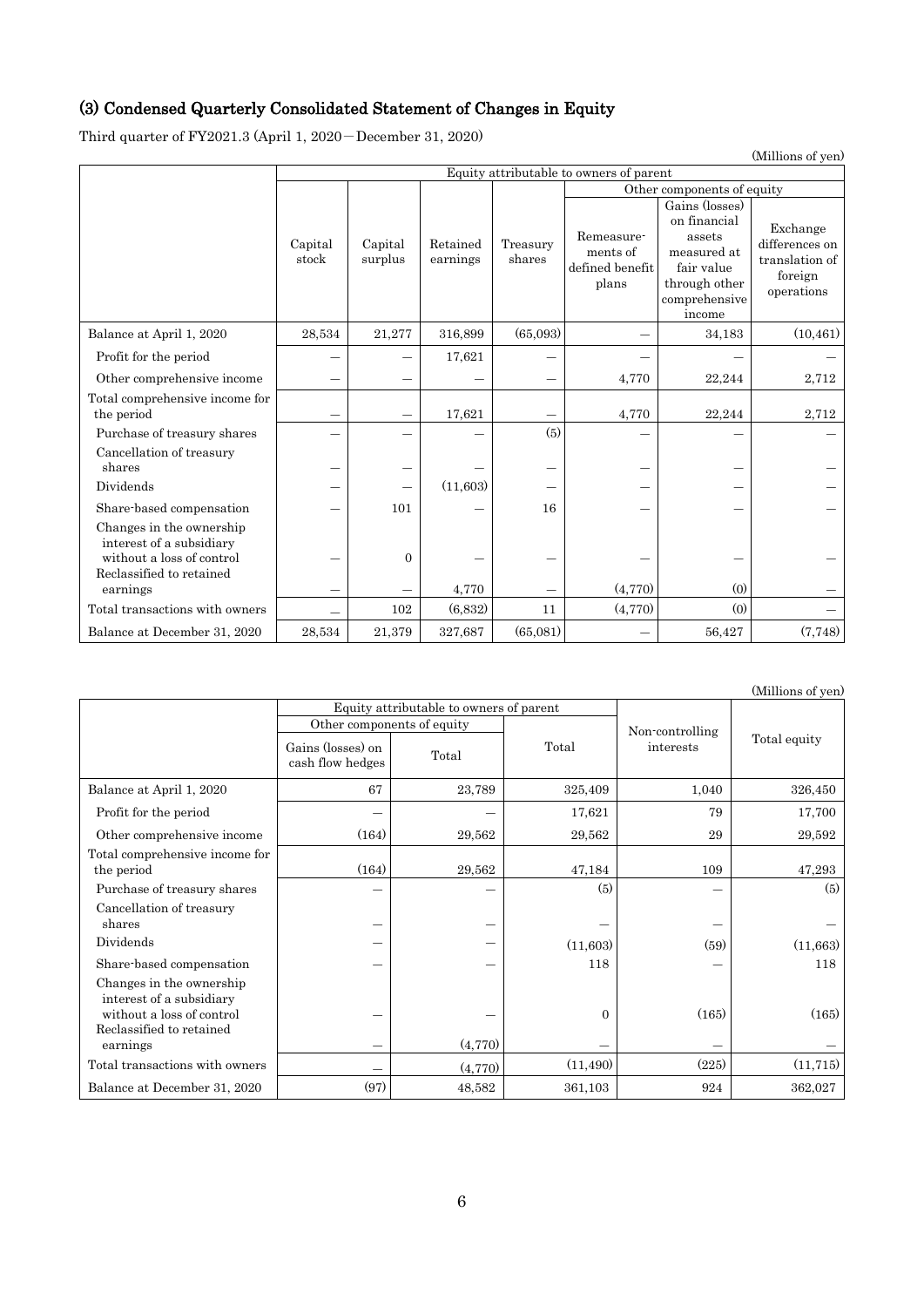# Third quarter of FY2022.3 (April 1, 2021-December 31, 2021)

(Millions of yen)

|                                                                                                               | Equity attributable to owners of parent |                    |                      |                    |                                                    |                                                                                                                   |                                                                       |
|---------------------------------------------------------------------------------------------------------------|-----------------------------------------|--------------------|----------------------|--------------------|----------------------------------------------------|-------------------------------------------------------------------------------------------------------------------|-----------------------------------------------------------------------|
|                                                                                                               |                                         |                    |                      |                    |                                                    | Other components of equity                                                                                        |                                                                       |
|                                                                                                               | Capital<br>stock                        | Capital<br>surplus | Retained<br>earnings | Treasury<br>shares | Remeasure-<br>ments of<br>defined benefit<br>plans | Gains (losses)<br>on financial<br>assets<br>measured at<br>fair value<br>through other<br>comprehensive<br>income | Exchange<br>differences on<br>translation of<br>foreign<br>operations |
| Balance at April 1, 2021                                                                                      | 28,534                                  | 21,430             | 337,923              | (65,086)           |                                                    | 71,786                                                                                                            | 1,494                                                                 |
| Profit for the period                                                                                         |                                         |                    | 30,002               |                    |                                                    |                                                                                                                   |                                                                       |
| Other comprehensive income                                                                                    |                                         |                    |                      | —                  | 2,194                                              | (712)                                                                                                             | 7,410                                                                 |
| Total comprehensive income for<br>the period                                                                  |                                         |                    | 30,002               |                    | 2,194                                              | (712)                                                                                                             | 7,410                                                                 |
| Purchase of treasury shares                                                                                   |                                         |                    |                      | (28,006)           |                                                    |                                                                                                                   |                                                                       |
| Cancellation of treasury<br>shares                                                                            |                                         | (19, 333)          | (457)                | 19,790             |                                                    | --                                                                                                                |                                                                       |
| Dividends                                                                                                     |                                         |                    | (11,501)             |                    |                                                    | -                                                                                                                 |                                                                       |
| Share-based compensation                                                                                      |                                         | 122                |                      | 16                 |                                                    |                                                                                                                   |                                                                       |
| Changes in the ownership<br>interest of a subsidiary<br>without a loss of control<br>Reclassified to retained |                                         |                    |                      |                    |                                                    |                                                                                                                   |                                                                       |
| earnings                                                                                                      |                                         |                    | 33,485               |                    | (2,194)                                            | (31,290)                                                                                                          |                                                                       |
| Total transactions with owners                                                                                |                                         | (19,211)           | 21,526               | (8,199)            | (2, 194)                                           | (31,290)                                                                                                          |                                                                       |
| Balance at December 31, 2021                                                                                  | 28.534                                  | 2,219              | 389,451              | (73, 285)          |                                                    | 39,782                                                                                                            | 8,905                                                                 |

(Millions of yen)

|                                                                                                               |                                      | Equity attributable to owners of parent |          |                 |              |  |
|---------------------------------------------------------------------------------------------------------------|--------------------------------------|-----------------------------------------|----------|-----------------|--------------|--|
|                                                                                                               | Other components of equity           |                                         |          | Non-controlling |              |  |
|                                                                                                               | Gain (losses) on<br>cash flow hedges | Total                                   | Total    | interests       | Total equity |  |
| Balance at April 1, 2021                                                                                      | (123)                                | 73.156                                  | 395,958  | 991             | 396,949      |  |
| Profit for the period                                                                                         |                                      |                                         | 30,002   | 27              | 30,029       |  |
| Other comprehensive income                                                                                    | 220                                  | 9,113                                   | 9,113    | 68              | 9,181        |  |
| Total comprehensive income for<br>the period                                                                  | 220                                  | 9,113                                   | 39,115   | 95              | 39,211       |  |
| Purchase of treasury shares                                                                                   |                                      |                                         | (28,006) |                 | (28,006)     |  |
| Cancellation of treasury<br>shares<br>Dividends                                                               |                                      | –                                       | (11,501) | (68)            | (11,570)     |  |
| Share-based compensation                                                                                      |                                      |                                         | 138      |                 | 138          |  |
| Changes in the ownership<br>interest of a subsidiary<br>without a loss of control<br>Reclassified to retained |                                      |                                         |          |                 |              |  |
| earnings                                                                                                      |                                      | (33, 485)                               |          |                 |              |  |
| Total transactions with owners                                                                                |                                      | (33, 485)                               | (39,369) | (68)            | (39, 438)    |  |
| Balance at December 31, 2021                                                                                  | 96                                   | 48,784                                  | 395,704  | 1,018           | 396,722      |  |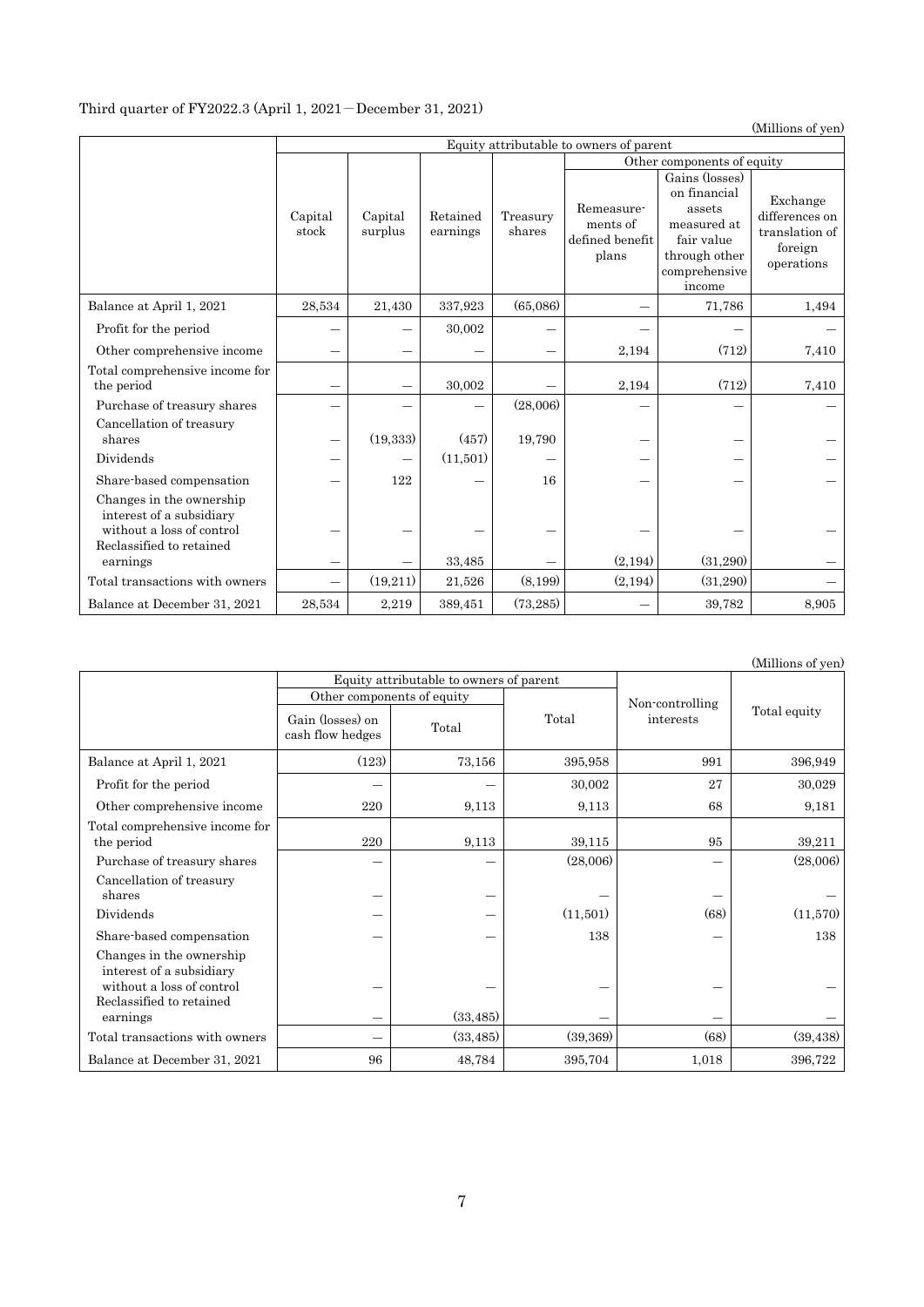### (4) Notes to the Condensed Quarterly Consolidated Financial Statements

### Notes Regarding Assumptions as a Going Concern

Not applicable

#### Additional Information

### Sale of a portion of the shares of Yamaha Motor Co., Ltd.

During the second quarter of the consolidated fiscal year, the Company sold a portion of its holdings of the shares of Yamaha Motor Co., Ltd. The proceeds from this sale, after deduction of commissions and other expenses, amounted to ¥46,087 million. This stock is classified as financial assets measured at fair value through other comprehensive income, and since there is no gain on sale of investment securities from the sale of these shares in the consolidated income statements, the impact on profit for the period is minimal.

### Other Income

### Gain on sale of fixed assets

The Company sold the land (Chuo-ku, Sapporo, Hokkaido), categorized as "Assets held for sale" in the consolidated statement of financial position, to ALJ Sapporo RE2 TMK (Chiyoda-ku, Tokyo) in the first quarter of the fiscal year ending March 31, 2022. As a result of the sale, the Company recorded a gain on sale of fixed assets of ¥4,700 million in other income.

### Segment Information

#### (1) Summary of reportable segments

The Group's reportable segments are composed of business units where separate financial information can be obtained and are regularly reviewed by the Board of Directors of the Company for the purpose of business performance evaluation and management resource allocation decisions.

The Group's reportable segments, based on its economic features and similarity of products and services, comprise its two principal reportable segments, which are the "musical instruments" and "audio equipment." Other businesses are included in the "others" segment.

The musical instruments segment includes the manufacture and sales of pianos; digital musical instruments; wind, string, and percussion instruments; and other music-related activities. The audio equipment segment includes the manufacture and sales of audio products, professional audio equipment, information and telecommunication equipment, and certain other products. The "others" segment includes electronic devices business, automobile interior wood components, factory automation (FA) equipment, golf products, resort, and certain other lines of business.

#### (2) Reportable segment information

The Group's reportable segment information is as follows.

The Group reports core operating profit as segment profit. Core operating profit corresponds to operating profit under Japanese GAAP and is calculated by subtracting selling, general and administrative expenses from gross profit.